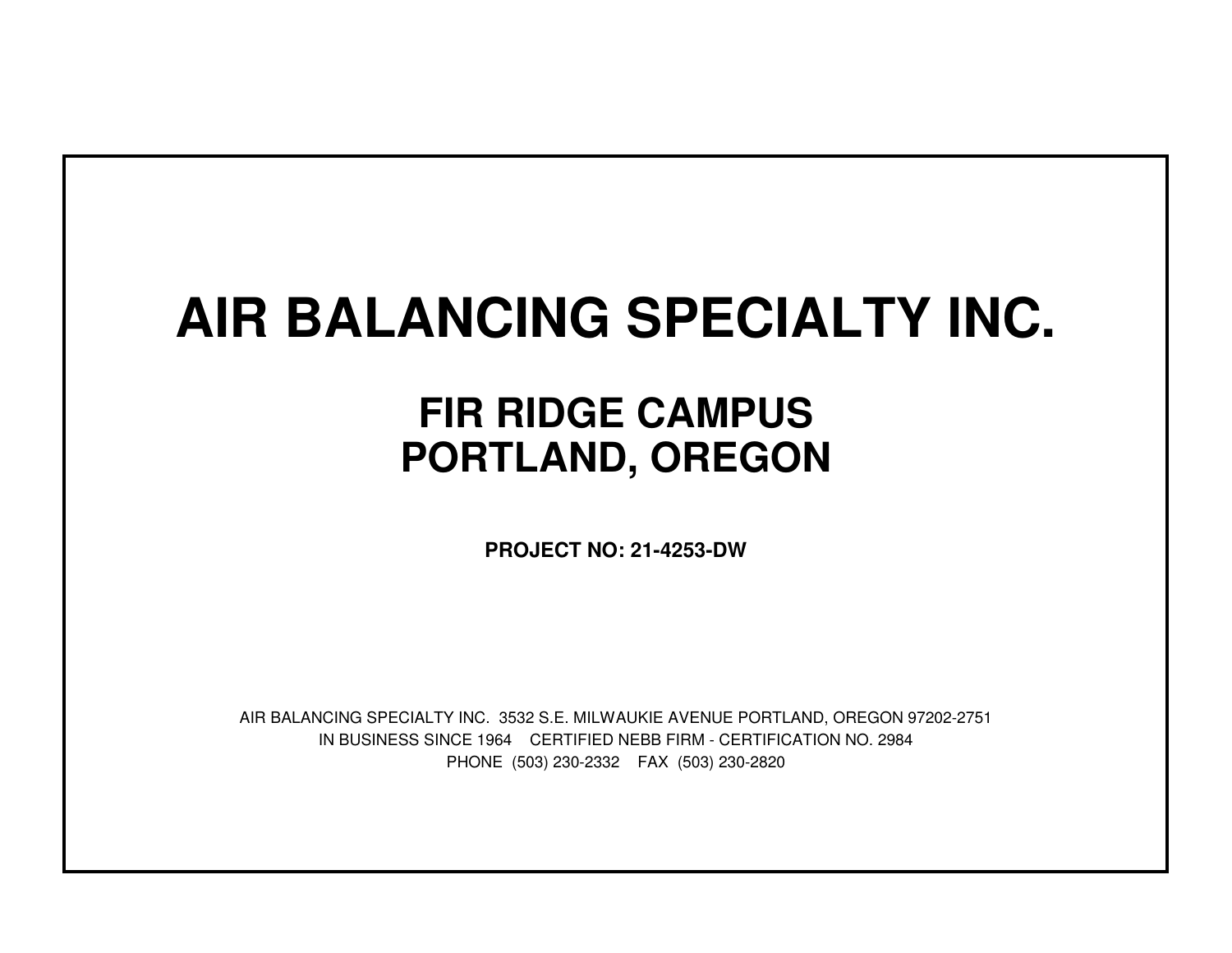| PROJECT NAME:              | FIR RIDGE CAMPUS - PORTLAND, OREGON                                                                                          |                                 |                                                                                                                                                                                                                                                                                                                                                                                                                |
|----------------------------|------------------------------------------------------------------------------------------------------------------------------|---------------------------------|----------------------------------------------------------------------------------------------------------------------------------------------------------------------------------------------------------------------------------------------------------------------------------------------------------------------------------------------------------------------------------------------------------------|
| OWNER:                     | DAVID DOUGLAS SCHOOL DISTRICT                                                                                                | DATE STARTED:                   | 04/20/21<br>DATE FINISHED:<br>04/20/21                                                                                                                                                                                                                                                                                                                                                                         |
| MECHANICAL ENGINEER:       |                                                                                                                              | WORK PERFORMED BY:              | DALE NEFFENDORF<br><b>WILLIAM NEFFENDORF</b>                                                                                                                                                                                                                                                                                                                                                                   |
| <b>GENERAL CONTRACTOR:</b> |                                                                                                                              | <b>CERTIFIED BY:</b>            |                                                                                                                                                                                                                                                                                                                                                                                                                |
| MECHANICAL CONTRACTOR:     |                                                                                                                              | DATE:                           |                                                                                                                                                                                                                                                                                                                                                                                                                |
| SHEET METAL CONTRACTOR:    |                                                                                                                              |                                 | $S_{PQ}$<br>ы<br>Æ.<br><b>DALE W. NEFFENDORF</b><br><b>CERTIFICATION</b>                                                                                                                                                                                                                                                                                                                                       |
| CONTROL CONTRACTOR:        |                                                                                                                              |                                 | 2984<br>Exp. 3/31/22<br>Resilie<br>$\begin{picture}(180,10) \put(0,0){\vector(1,0){10}} \put(15,0){\vector(1,0){10}} \put(15,0){\vector(1,0){10}} \put(15,0){\vector(1,0){10}} \put(15,0){\vector(1,0){10}} \put(15,0){\vector(1,0){10}} \put(15,0){\vector(1,0){10}} \put(15,0){\vector(1,0){10}} \put(15,0){\vector(1,0){10}} \put(15,0){\vector(1,0){10}} \put(15,0){\vector(1,0){10}} \put(15,0){\vector($ |
|                            |                                                                                                                              |                                 |                                                                                                                                                                                                                                                                                                                                                                                                                |
| IN BUSINESS SINCE 1964     | AIR BALANCING SPECIALTY INC.<br>3532 SE Milwaukie Avenue Portland, Oregon 97202-2751 Phone (503) 230-2332 Fax (503) 230-2820 |                                 | CERTIFIED NEBB No. 2984                                                                                                                                                                                                                                                                                                                                                                                        |
|                            |                                                                                                                              |                                 |                                                                                                                                                                                                                                                                                                                                                                                                                |
|                            | <b>CERTIFIED TEST AND BALANCE REPORT</b>                                                                                     | <b>PROJECT NO.: 21-42253-DW</b> |                                                                                                                                                                                                                                                                                                                                                                                                                |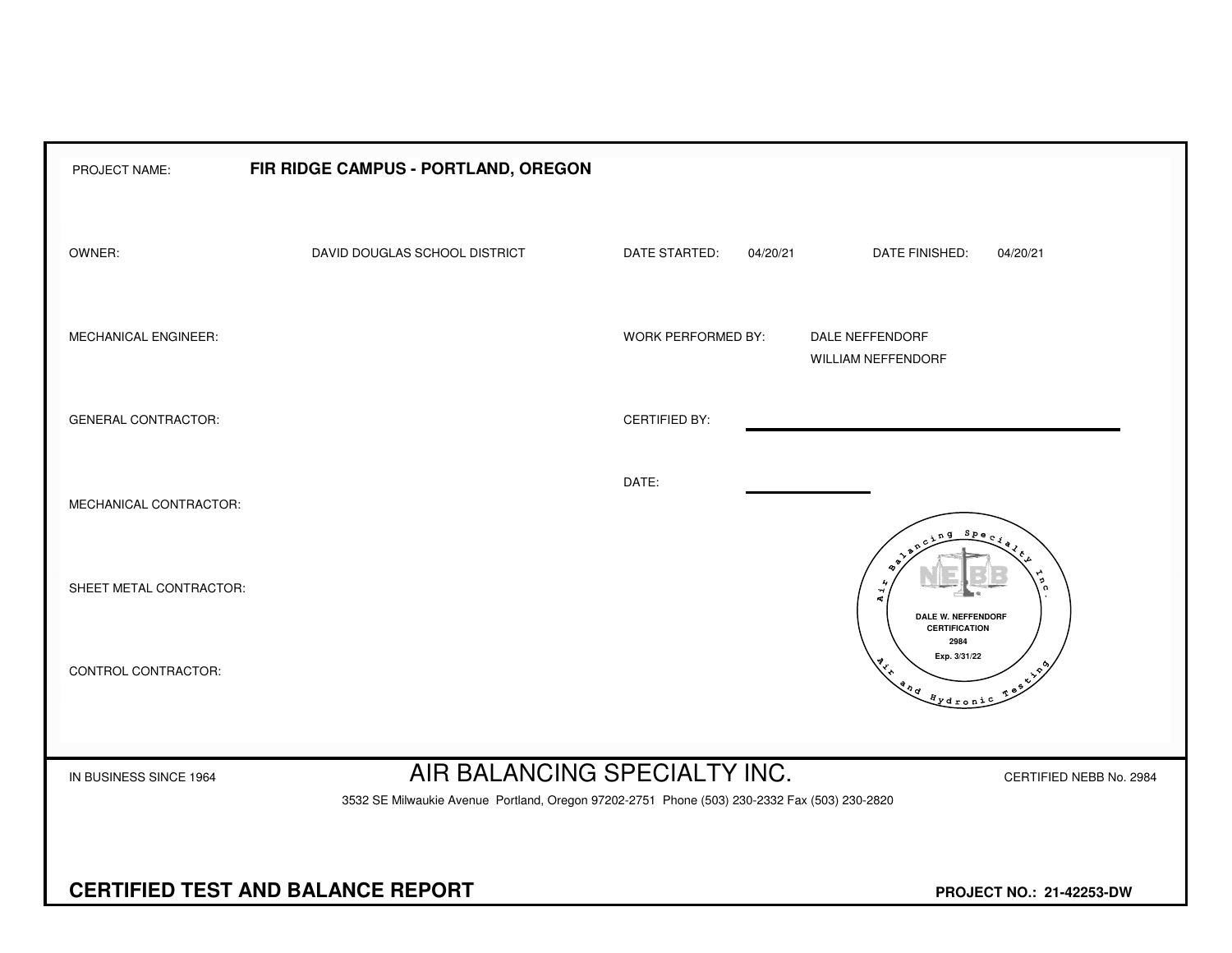| <b>INSTRUMENT</b><br><b>AIR</b>                                | <b>MODEL NO.</b>              | <b>SERIAL NO.</b>            | <b>RANGE</b>                 | <b>CALIBRATION DATE</b> |
|----------------------------------------------------------------|-------------------------------|------------------------------|------------------------------|-------------------------|
|                                                                |                               |                              |                              |                         |
| Shortridge Airdata Multimeter<br>(D)<br><b>ADM Accessories</b> | ADM860                        | M98375                       | 0.0001 to 60.00" WC.         | 1/12/2021               |
| (DH) Datameter Flow Hood                                       | 8400                          |                              | 25 - 2500 CFM                |                         |
| (DP) Datameter Pitot Tube                                      | 12", 18", 24", 36", 48" & 60" |                              | 50 - 30000 FPM               |                         |
| (DA) Datameter Airfoil                                         | AFP18                         |                              | 50 - 5000 FPM                |                         |
| (DG) Datameter Velgrid                                         | VLG84                         |                              | 50 - 2500 FPM                |                         |
| <b>Rotating Vane Anemometer</b><br>(R)                         | A4/-4"                        | 83072B                       | 200 - 10000 FPM              | 1/14/2021               |
| Amprobe Ammeter                                                | Fluke 335                     | 99330394                     | 0 - 750 Volts / 0 - 300 Amps | 1/8/2021                |
| Shimpo Tachometer                                              | DT-207L                       | D26B0033                     | 6 - 30,000 RPM               | 1/12/2021               |
| WATER                                                          |                               |                              |                              |                         |
| Hydrodata Meter                                                | <b>HDM-250</b>                | W01025                       | DP -10 to +300 PSI           | 1/12/2021               |
|                                                                |                               |                              |                              |                         |
|                                                                |                               |                              |                              |                         |
|                                                                |                               |                              |                              |                         |
|                                                                |                               |                              |                              |                         |
| IN BUSINESS SINCE 1964                                         |                               | AIR BALANCING SPECIALTY INC. |                              | CERTIFIED NEBB No. 2984 |

3532 SE Milwaukie Avenue Portland, Oregon 97202-2751 Phone (503) 230-2332 Fax (503) 230-2820

## **EQUIPMENT USED IN BALANCING**

 **PROJECT: FIR RIDGE CAMPUS - PORTLAND, OREGON PROJECT NO.: 21-4253-DW**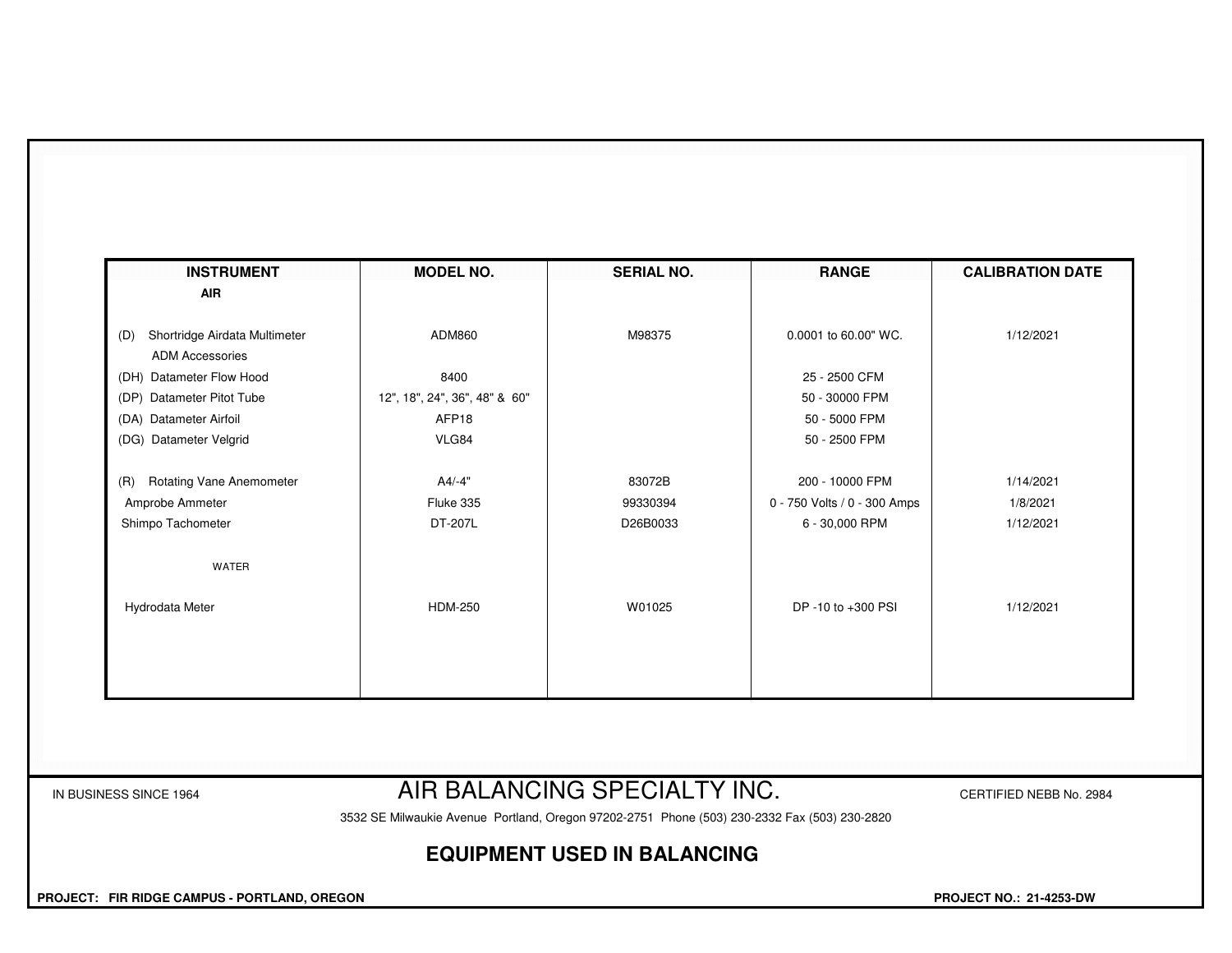### **PAGE ABBREVATION KEY**

AK - GRILLE AREA OR RESTRICTION VALUEVEL - VELOCITY CFM - CUBIC FEET PER MINUTEFPM - FEET PER MINUTEACH - AIR CHANGES PER HOUR

IN BUSINESS SINCE 1964 **AIR BALANCING SPECIALTY INC.** CERTIFIED NEBB No. 2984

 **3532 SE Milwaukie Avenue Portland, Oregon 97202-2751 Phone (503) 230-2332 Fax (503) 230-2820**

 **PROJECT: FIR RIDGE CAMPUS - PORTLAND, OREGON PROJECT NO.: 21-4253-DW**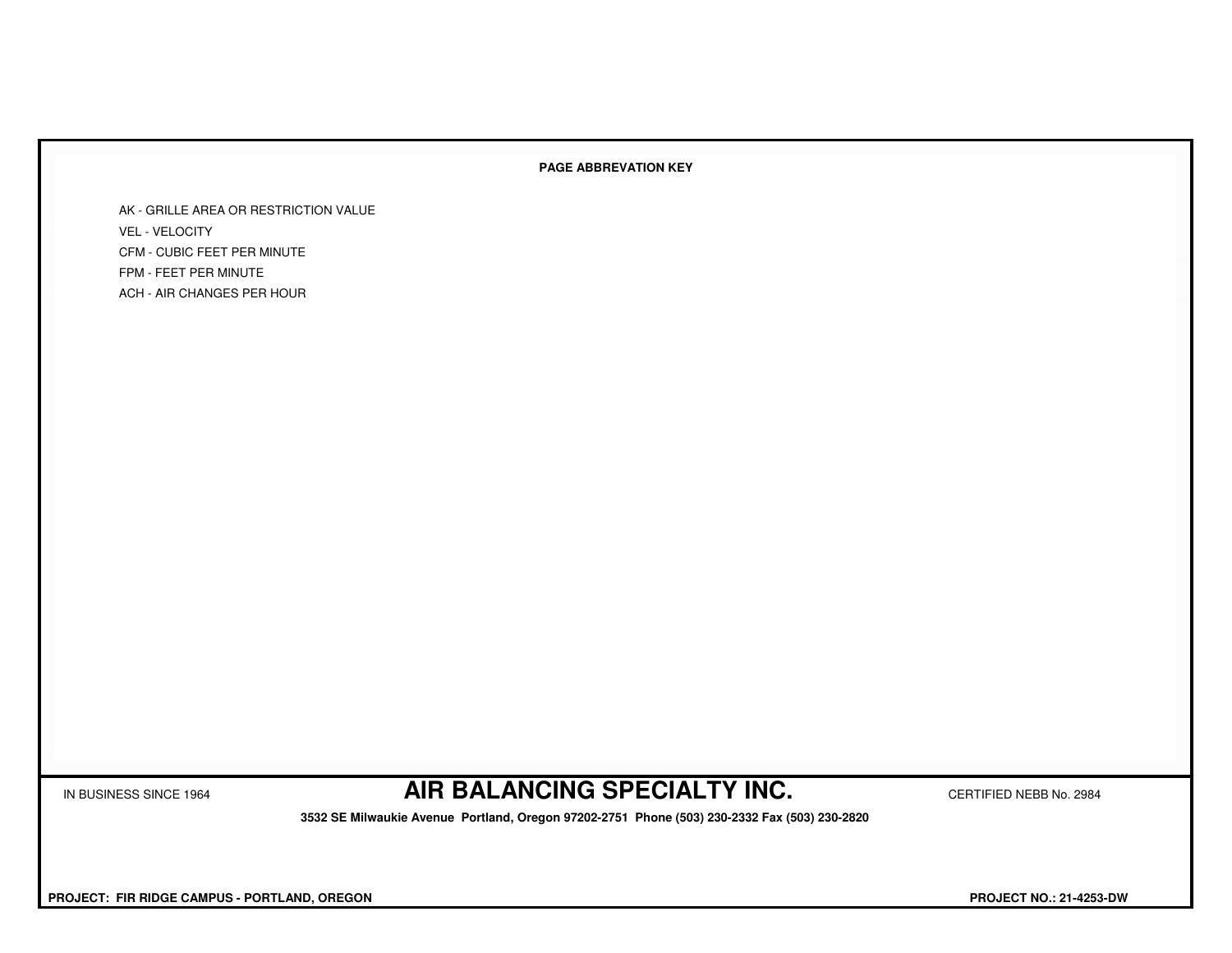|         |                | AREA SERVED                                                                                                                   |                |     | OUTLET |      |      | <b>DESIGN</b>          |            | <b>CUBIC</b> |            |            | TEST#1 |          |                      |            | TEST#2           |                         |
|---------|----------------|-------------------------------------------------------------------------------------------------------------------------------|----------------|-----|--------|------|------|------------------------|------------|--------------|------------|------------|--------|----------|----------------------|------------|------------------|-------------------------|
| Ref     | Ins            |                                                                                                                               | Rm.#           | No. | Size   | Blow | AK   | Vel                    | <b>CFM</b> | FEET         | <b>FPM</b> | <b>CFM</b> | ACH    | PRESSURE | <b>FPM</b>           | <b>CFM</b> | <b>ACH</b>       | PRESSURE                |
|         |                |                                                                                                                               |                |     |        |      |      |                        |            |              |            |            |        |          |                      |            |                  |                         |
|         | R.             | Classroom                                                                                                                     | $\mathbf{1}$   |     | 20x6x2 |      | 1.08 |                        |            | 6292         | 530        | 572        | 5.46   |          |                      |            |                  |                         |
|         |                |                                                                                                                               |                |     |        |      |      |                        |            |              |            |            |        |          |                      |            |                  |                         |
|         | R.             | Classroom                                                                                                                     | $\overline{2}$ |     | 20x6x2 |      | 1.08 |                        |            | 10227        | 580        | 626        | 3.67   |          |                      |            |                  |                         |
|         |                |                                                                                                                               |                |     |        |      |      |                        |            |              |            |            |        |          |                      |            |                  |                         |
|         | R              | Classroom                                                                                                                     | 3              |     | 20x6x2 |      | 1.08 |                        |            | 6443         | 555        | 599        | 5.58   |          |                      |            |                  |                         |
|         | R              | Classroom                                                                                                                     | $\overline{4}$ |     | 20x6x2 |      | 1.08 |                        |            | 10500        | 570        | 616        | 3.52   |          |                      |            |                  |                         |
|         |                |                                                                                                                               |                |     |        |      |      |                        |            |              |            |            |        |          |                      |            |                  |                         |
|         | R              | Classroom                                                                                                                     | 5              |     | 20x6x2 |      | 1.08 |                        |            | 6781         | 565        | 610        | 5.40   |          |                      |            |                  |                         |
|         |                |                                                                                                                               |                |     |        |      |      |                        |            |              |            |            |        |          |                      |            |                  |                         |
|         | $\overline{R}$ | Classroom                                                                                                                     | 6              |     | 20x6x2 |      | 1.08 |                        |            | 10355        | 600        | 648        | 3.75   |          |                      |            |                  |                         |
|         | R.             | Classroom                                                                                                                     | 7              |     | 20x6x2 |      | 1.08 |                        |            | 6615         | 590        | 637        | 5.78   |          |                      |            |                  |                         |
|         |                |                                                                                                                               |                |     |        |      |      |                        |            |              |            |            |        |          |                      |            |                  |                         |
|         | R              | Classroom                                                                                                                     | 8              |     | 20x6x2 |      | 1.08 |                        |            | 10242        | 360        | 389        | 2.28   |          |                      |            |                  |                         |
|         |                |                                                                                                                               |                |     |        |      |      |                        |            |              |            |            |        |          |                      |            |                  |                         |
|         | R              | Classroom                                                                                                                     | 9              |     | 20x6x2 |      | 1.08 |                        |            | 6847         | 650        | 702        | 6.15   |          |                      |            |                  |                         |
|         | R              | Classroom                                                                                                                     | 10             |     | 20x6x2 |      | 1.08 |                        |            | 9771         | 430        | 464        | 2.85   |          |                      |            |                  |                         |
|         |                |                                                                                                                               |                |     |        |      |      |                        |            |              |            |            |        |          |                      |            |                  |                         |
|         | R              | Classroom                                                                                                                     | 11             |     | 20x6x2 |      | 1.08 |                        |            | 6633         | 660        | 713        | 6.45   |          |                      |            |                  |                         |
|         |                |                                                                                                                               |                |     |        |      |      |                        |            |              |            | 729        |        |          |                      |            |                  |                         |
|         | R              | Classroom                                                                                                                     | 12             |     | 20x6x2 |      | 1.08 |                        |            | 10317        | 675        |            | 4.24   |          |                      |            |                  |                         |
|         | R.             | Classroom                                                                                                                     | 14             |     |        |      | 1.00 |                        |            | 3697         |            | 160        | 2.60   |          |                      |            |                  |                         |
|         |                |                                                                                                                               |                |     |        |      |      |                        |            |              |            |            |        |          |                      |            |                  |                         |
|         |                |                                                                                                                               |                |     |        |      |      |                        |            |              |            |            |        |          |                      |            |                  |                         |
|         |                |                                                                                                                               |                |     |        |      |      |                        |            |              |            |            |        |          |                      |            |                  |                         |
|         |                |                                                                                                                               |                |     |        |      |      |                        |            |              |            |            |        |          |                      |            |                  |                         |
|         |                |                                                                                                                               |                |     |        |      |      |                        |            |              |            |            |        |          |                      |            |                  |                         |
|         |                |                                                                                                                               |                |     |        |      |      |                        |            |              |            |            |        |          |                      |            |                  |                         |
|         |                |                                                                                                                               |                |     |        |      |      |                        |            |              |            |            |        |          |                      |            |                  |                         |
|         |                |                                                                                                                               |                |     |        |      |      |                        |            |              |            |            |        |          |                      |            |                  |                         |
|         |                |                                                                                                                               |                |     |        |      |      |                        |            |              |            |            |        |          |                      |            |                  |                         |
|         |                |                                                                                                                               |                |     |        |      |      |                        |            |              |            |            |        |          |                      |            |                  |                         |
|         |                |                                                                                                                               |                |     |        |      |      |                        |            |              |            |            |        |          |                      |            |                  |                         |
|         |                |                                                                                                                               |                |     |        |      |      |                        |            |              |            |            |        |          |                      |            |                  |                         |
|         |                |                                                                                                                               |                |     |        |      |      |                        |            |              |            |            |        |          |                      |            |                  |                         |
|         |                | AIR BALANCING SPECIALTY, INC. 3532 SE Milwaukie Avenue, Portland, Oregon 97202-2751 Phone: (503) 230-2332 Fax: (503) 230-2820 |                |     |        |      |      |                        |            |              |            |            |        |          |                      |            |                  |                         |
|         |                | CONSTANT VOLUME - FPM                                                                                                         |                |     |        |      |      | AIR BALANCE DATA SHEET |            |              |            |            |        |          |                      |            |                  | PROJECT NO.: 21-4253-DW |
|         |                |                                                                                                                               |                |     |        |      |      |                        |            |              |            |            |        |          |                      |            |                  |                         |
|         |                | PROJECT: FIR RIDGE CAMPUS - PORTLAND, OREGON                                                                                  |                |     |        |      |      |                        |            |              |            |            |        |          | DATE START: 04/20/21 |            | FINISH: 04/20/21 |                         |
|         |                |                                                                                                                               |                |     |        |      |      |                        |            |              |            |            |        |          |                      |            |                  |                         |
| SYSTEM: |                | Classrooms 1-12 and 14                                                                                                        |                |     |        |      |      | SECTION:               |            |              |            |            |        |          | BY: DN / WN          |            | PAGE: 1 OF 3     |                         |
|         |                |                                                                                                                               |                |     |        |      |      |                        |            |              |            |            |        |          |                      |            |                  |                         |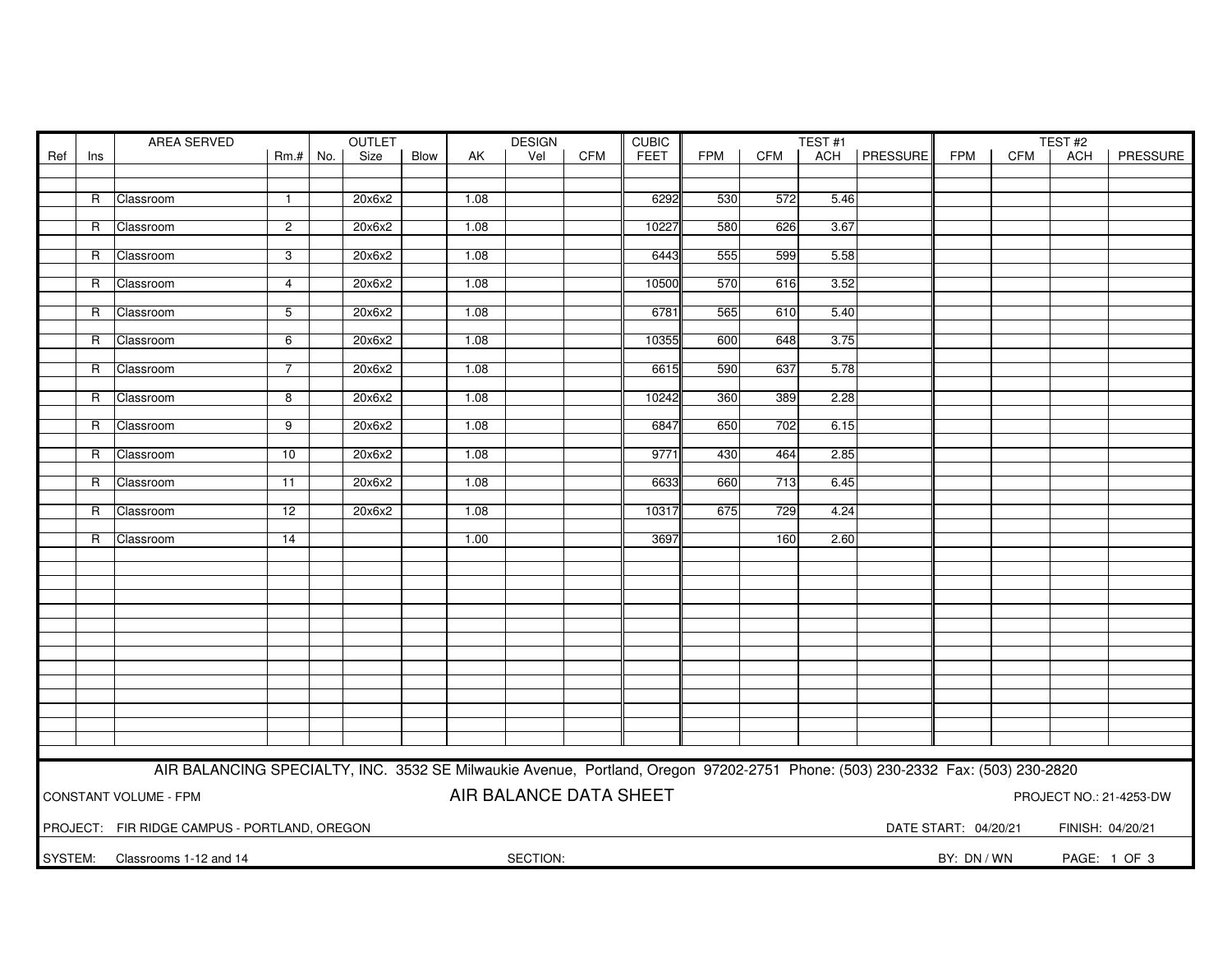|     |     | OUTLET<br>AREA SERVED                                                                                                         |          |  |       | <b>DESIGN</b> |       | <b>CUBIC</b>           |            |             | TEST#1     |      | TEST <sub>#2</sub> |                |                      |     |                  |                         |
|-----|-----|-------------------------------------------------------------------------------------------------------------------------------|----------|--|-------|---------------|-------|------------------------|------------|-------------|------------|------|--------------------|----------------|----------------------|-----|------------------|-------------------------|
| Ref | Ins |                                                                                                                               | Rm.# No. |  | Size  | Blow          | AK    | Vel                    | <b>CFM</b> | <b>FEET</b> | <b>FPM</b> | CFM  |                    | ACH   PRESSURE | <b>FPM</b>           | CFM | <b>ACH</b>       | PRESSURE                |
|     |     |                                                                                                                               |          |  |       |               |       |                        |            |             |            |      |                    |                |                      |     |                  |                         |
|     |     | DH Staff Work Rm                                                                                                              |          |  |       |               | 1.00  |                        |            | 8765        |            | 1430 | 9.79               |                |                      |     |                  |                         |
|     |     |                                                                                                                               |          |  |       |               |       |                        |            |             |            |      |                    |                |                      |     |                  |                         |
|     |     | DH Nurse                                                                                                                      |          |  |       |               | 1.00  |                        |            | 735         |            | 130  | 10.61              |                |                      |     |                  |                         |
|     |     |                                                                                                                               |          |  |       |               |       |                        |            |             |            |      |                    |                |                      |     |                  |                         |
|     |     | DH Conference                                                                                                                 |          |  |       |               | 1.00  |                        |            | 610         |            | 120  | 11.80              |                |                      |     |                  |                         |
|     |     |                                                                                                                               |          |  |       |               |       |                        |            |             |            |      |                    |                |                      |     |                  |                         |
|     |     | DH Mail / Copy                                                                                                                |          |  |       |               | 1.00  |                        |            | 1313        |            | 205  | 9.37               |                |                      |     |                  |                         |
|     |     |                                                                                                                               |          |  |       |               |       |                        |            |             |            |      |                    |                |                      |     |                  |                         |
|     |     | DH Counseling                                                                                                                 |          |  |       |               | 1.00  |                        |            | 601         |            | 115  | 11.48              |                |                      |     |                  |                         |
|     |     |                                                                                                                               |          |  |       |               |       |                        |            |             |            |      |                    |                |                      |     |                  |                         |
|     |     | DH Counseling                                                                                                                 |          |  |       |               | 1.00  |                        |            | 622         |            | 115  | 11.09              |                |                      |     |                  |                         |
|     |     |                                                                                                                               |          |  |       |               |       |                        |            |             |            |      |                    |                |                      |     |                  |                         |
|     |     | DH Principal                                                                                                                  |          |  |       |               | 1.00  |                        |            | 1717        |            | 200  | 6.99               |                |                      |     |                  |                         |
|     |     |                                                                                                                               |          |  |       |               |       |                        |            |             |            |      |                    |                |                      |     |                  |                         |
|     |     | DH Main Office                                                                                                                |          |  |       |               | 1.00  |                        |            | 4850        |            | 490  | 6.06               |                |                      |     |                  |                         |
|     |     |                                                                                                                               |          |  |       |               |       |                        |            |             |            |      |                    |                |                      |     |                  |                         |
|     |     | DH Library                                                                                                                    |          |  |       |               | 1.00  |                        |            | 9572        |            | 1845 | 11.56              |                |                      |     |                  |                         |
|     |     |                                                                                                                               |          |  |       |               |       |                        |            |             |            |      |                    |                |                      |     |                  |                         |
|     |     | DH Commons                                                                                                                    |          |  |       |               | 1.00  |                        |            | 58764       |            | 8937 | 9.12               |                |                      |     |                  |                         |
|     |     |                                                                                                                               |          |  |       |               |       |                        |            |             |            |      |                    |                |                      |     |                  |                         |
|     |     | DG Gym Filter                                                                                                                 |          |  | 54x46 |               | 17.25 |                        |            | 122400      | 457        | 7883 | 3.86               |                |                      |     |                  |                         |
|     |     |                                                                                                                               |          |  |       |               |       |                        |            |             |            |      |                    |                |                      |     |                  |                         |
|     |     |                                                                                                                               |          |  |       |               |       |                        |            |             |            |      |                    |                |                      |     |                  |                         |
|     |     |                                                                                                                               |          |  |       |               |       |                        |            |             |            |      |                    |                |                      |     |                  |                         |
|     |     |                                                                                                                               |          |  |       |               |       |                        |            |             |            |      |                    |                |                      |     |                  |                         |
|     |     |                                                                                                                               |          |  |       |               |       |                        |            |             |            |      |                    |                |                      |     |                  |                         |
|     |     |                                                                                                                               |          |  |       |               |       |                        |            |             |            |      |                    |                |                      |     |                  |                         |
|     |     |                                                                                                                               |          |  |       |               |       |                        |            |             |            |      |                    |                |                      |     |                  |                         |
|     |     |                                                                                                                               |          |  |       |               |       |                        |            |             |            |      |                    |                |                      |     |                  |                         |
|     |     |                                                                                                                               |          |  |       |               |       |                        |            |             |            |      |                    |                |                      |     |                  |                         |
|     |     |                                                                                                                               |          |  |       |               |       |                        |            |             |            |      |                    |                |                      |     |                  |                         |
|     |     |                                                                                                                               |          |  |       |               |       |                        |            |             |            |      |                    |                |                      |     |                  |                         |
|     |     |                                                                                                                               |          |  |       |               |       |                        |            |             |            |      |                    |                |                      |     |                  |                         |
|     |     |                                                                                                                               |          |  |       |               |       |                        |            |             |            |      |                    |                |                      |     |                  |                         |
|     |     |                                                                                                                               |          |  |       |               |       |                        |            |             |            |      |                    |                |                      |     |                  |                         |
|     |     |                                                                                                                               |          |  |       |               |       |                        |            |             |            |      |                    |                |                      |     |                  |                         |
|     |     |                                                                                                                               |          |  |       |               |       |                        |            |             |            |      |                    |                |                      |     |                  |                         |
|     |     |                                                                                                                               |          |  |       |               |       |                        |            |             |            |      |                    |                |                      |     |                  |                         |
|     |     |                                                                                                                               |          |  |       |               |       |                        |            |             |            |      |                    |                |                      |     |                  |                         |
|     |     |                                                                                                                               |          |  |       |               |       |                        |            |             |            |      |                    |                |                      |     |                  |                         |
|     |     |                                                                                                                               |          |  |       |               |       |                        |            |             |            |      |                    |                |                      |     |                  |                         |
|     |     | AIR BALANCING SPECIALTY, INC. 3532 SE Milwaukie Avenue, Portland, Oregon 97202-2751 Phone: (503) 230-2332 Fax: (503) 230-2820 |          |  |       |               |       |                        |            |             |            |      |                    |                |                      |     |                  |                         |
|     |     | <b>CONSTANT VOLUME - FPM</b>                                                                                                  |          |  |       |               |       | AIR BALANCE DATA SHEET |            |             |            |      |                    |                |                      |     |                  | PROJECT NO.: 21-4253-DW |
|     |     |                                                                                                                               |          |  |       |               |       |                        |            |             |            |      |                    |                |                      |     |                  |                         |
|     |     |                                                                                                                               |          |  |       |               |       |                        |            |             |            |      |                    |                |                      |     |                  |                         |
|     |     | PROJECT: FIR RIDGE CAMPUS - PORTLAND, OREGON                                                                                  |          |  |       |               |       |                        |            |             |            |      |                    |                | DATE START: 04/20/21 |     | FINISH: 04/20/21 |                         |
|     |     |                                                                                                                               |          |  |       |               |       |                        |            |             |            |      |                    |                |                      |     |                  |                         |
|     |     | SYSTEM: Staff Work, Nurse, Conference, Counseling, Principal, Library, Gym                                                    |          |  |       |               |       |                        | SECTION:   |             |            |      |                    |                | BY: DN / WN          |     |                  | PAGE: 2 OF 3            |
|     |     |                                                                                                                               |          |  |       |               |       |                        |            |             |            |      |                    |                |                      |     |                  |                         |